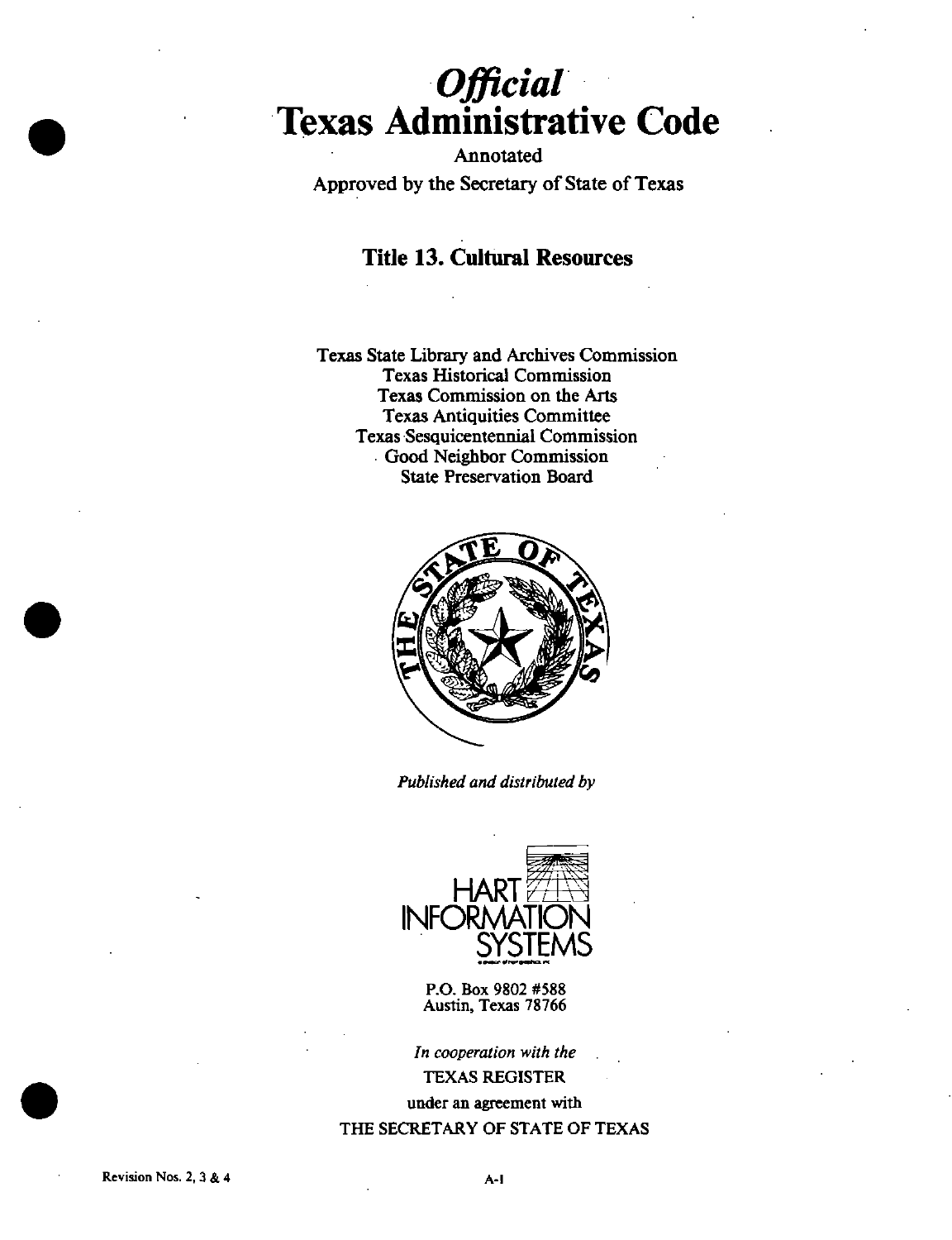#### APPROVED PUBLICATION

The Texas Administrative Code, published and distributed by Hart Information Systems, Inc., is the only approved, codified version of the official administrative rules of the State of Texas, and is published in compliance with Acts 1977, 65th Leg., p. 1703, ch. 678, effective August 29, 1977 (Texas Civ.St. art. 6252-13b).

#### HOW TO CITE

Cite all material in the Texas Administrative Code, Annotated; Approved by the Secretary of State of Texas by title number and section number. Example: Title 1, Texas Administrative Code, Section 17.51 (Short form: 1 TAC §17.51).

#### INDEX AND TABLE OF CONTENTS

For agencies and subjects not found in this title consult the index of agencies and the table of contents in Title 1.

Copyright ©1986, State of Texas and Hart Information Systems, Inc.

All information appearing in this title (which information includes, but is not limited to, cross references, notes of decisions, tables of contents, indices, source notes, authority notes, numerical lists, and codification guides) other than the actual text of rules may be reproduced only with the written consent of both the State of Texas (through the Office of the Secretary of State) and Hart Information Systems, Inc. Any such information that appears on the same page with the text of any rule, however, may be incidentally reproduced in connection with the reproduction of such rule, provided such reproduction is for the private use of a subscriber and not for resale. There shall be no other restrictions on the reproduction of information published in this title, and the State of Texas and Hart information Systems, Inc. hereby consent to any such reproduction.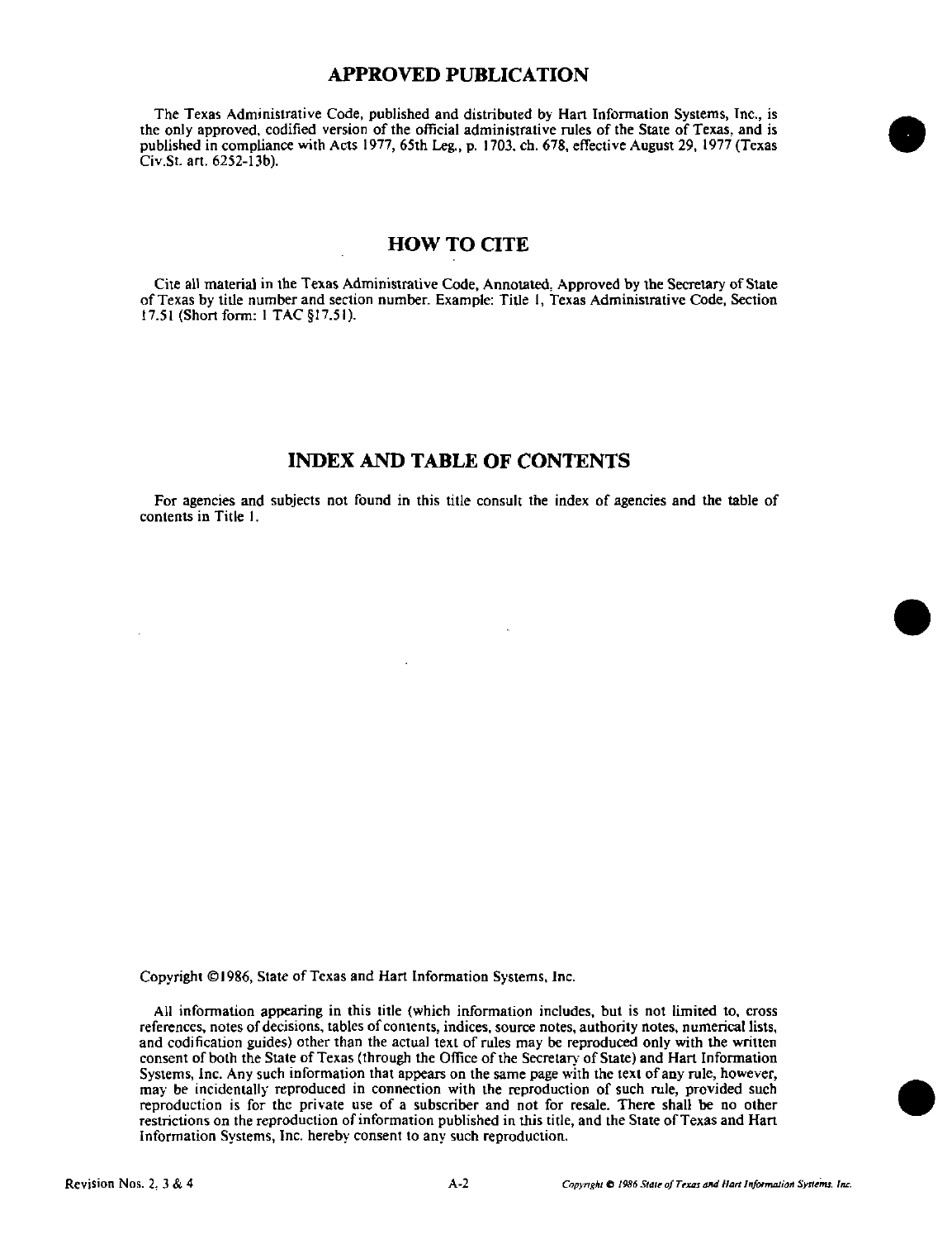#### TEXAS ADMINISTRATIVE CODE

Title 13—Cultural Resources CERTIFICATION OF TEXT



I, MYRA A. McDANIEL, Secretary of State of Texas, do hereby certify that the Texas Administrative Code published and distributed by Hart Information Systems, Inc. constitutes the only approved, codified version of the official administrative rules of the State of Texas, as so approved by this office.

I further certify that the looseleaf pages of the Texas Administrative Code relating to Title 13 (Cultural Resources) contain the administrative rules required by Texas Civil Statutes article 6252- 13a to be filed for public inspection with the Texas Register and that were filed prior to November I, 1986 by the government agencies whose rules are included in this title.

This certification is contingent upon the inclusion of all pages required for the current revision level of this title as specified in the page inventory for Title 13 located in the Master Transmittle Sheet section of the Preface.

IN WITNESS WHEREOF, I have set my hand and affixed the seal of the Stale of Texas as of the closing date set forth in the second paragraph of this certificate.



MYRA A. McDANIEL Secretary of State of Texas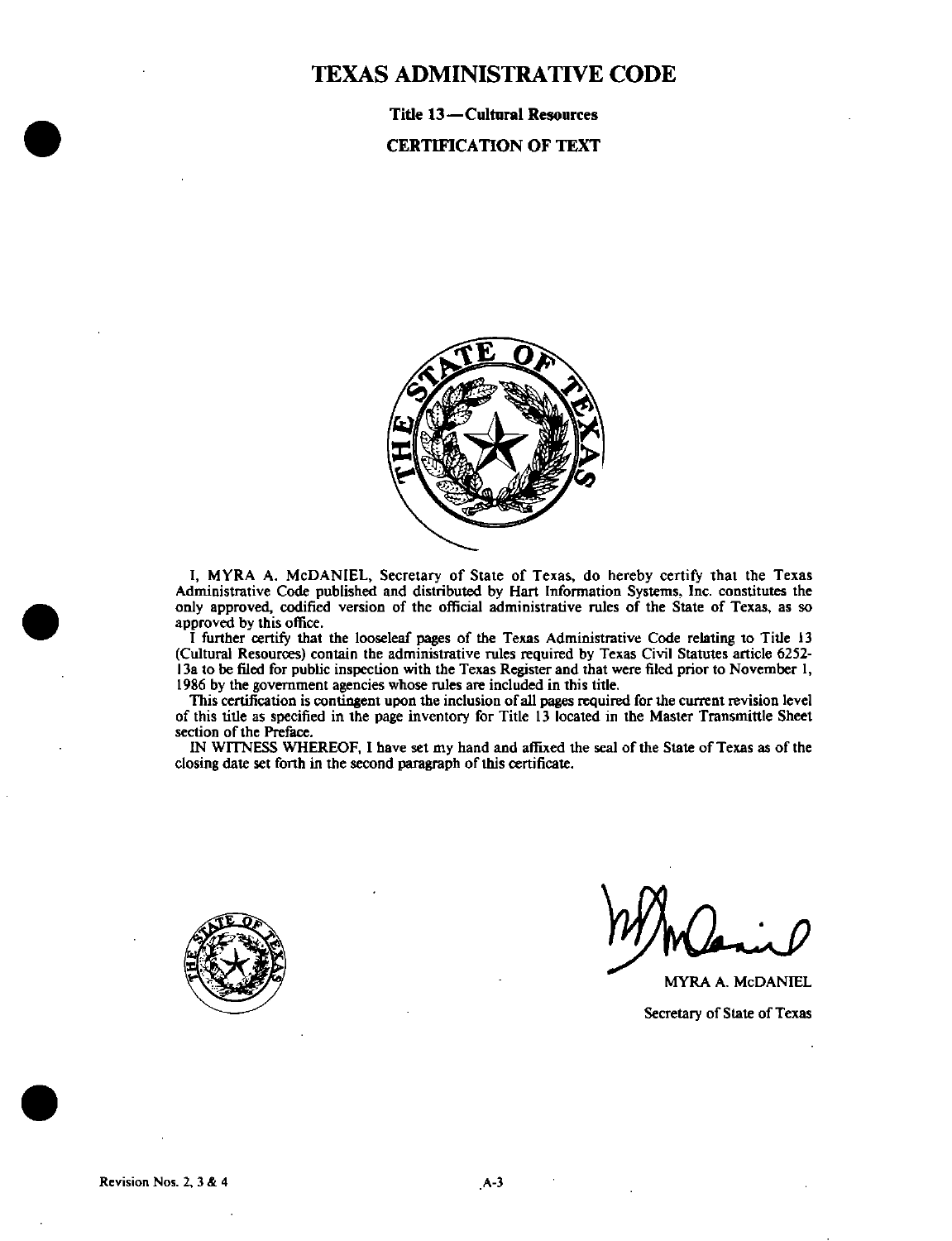Revision Nos. 2. 3 & 4

 $\bar{z}$ 

 $\ddot{\phantom{a}}$ 

 $\ddot{\phantom{a}}$ 

 $\lambda$ 

 $\bar{z}$ 

 $\sim$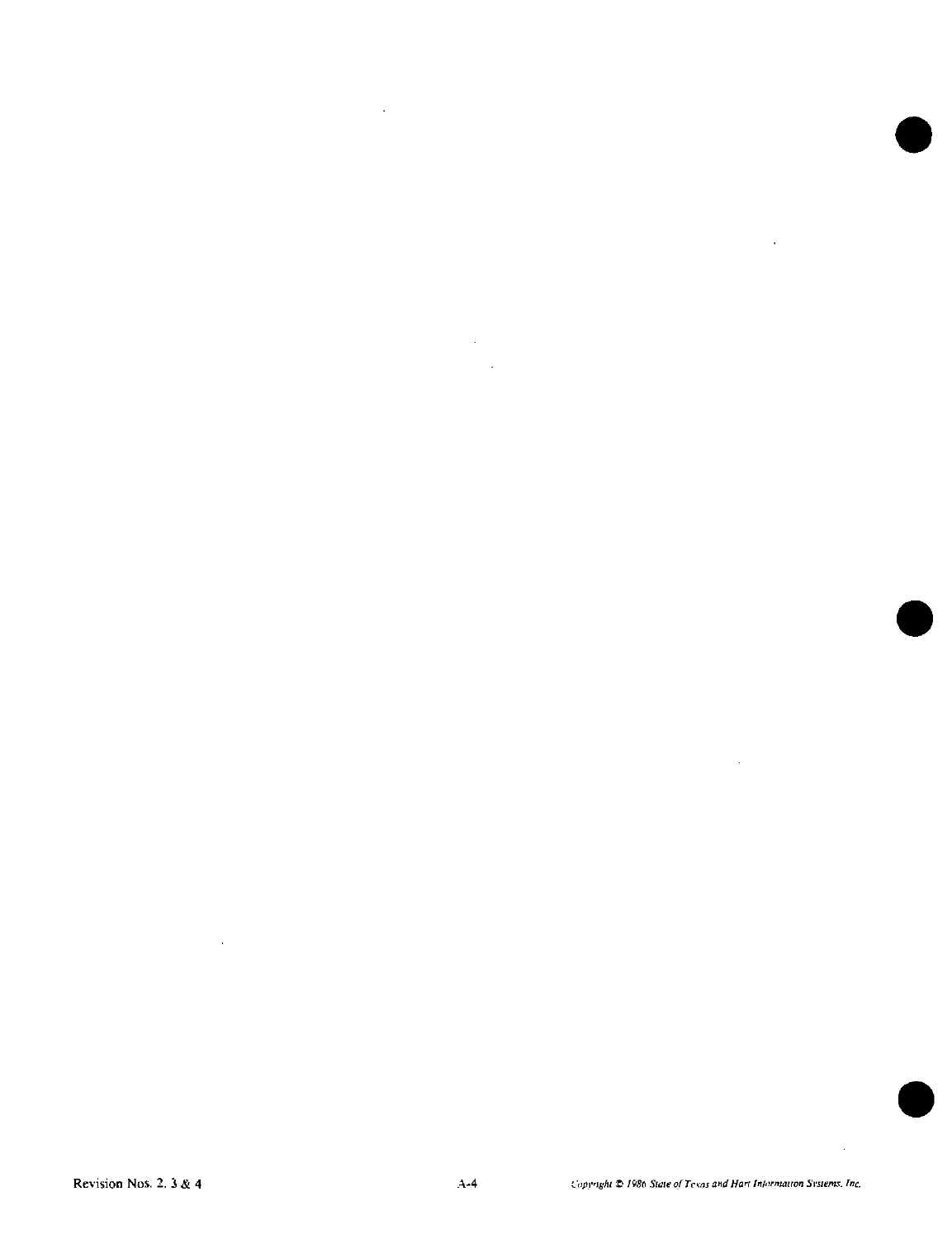## TITLE 13. CULTURAL RESOURCES

 $\bar{\mathbf{I}}$ 

| I.   |
|------|
| II.  |
| III. |
| IV   |
| V    |
| VI.  |
| VII. |

| <b>Part Name</b>                                                                                        | <b>Chapter</b> |
|---------------------------------------------------------------------------------------------------------|----------------|
|                                                                                                         |                |
|                                                                                                         |                |
|                                                                                                         |                |
|                                                                                                         |                |
|                                                                                                         |                |
| GOOD NEIGHBOR COMMISSION $\ldots \ldots \ldots \ldots \ldots \ldots \ldots \ldots \ldots \ldots \ldots$ |                |
|                                                                                                         |                |
|                                                                                                         |                |